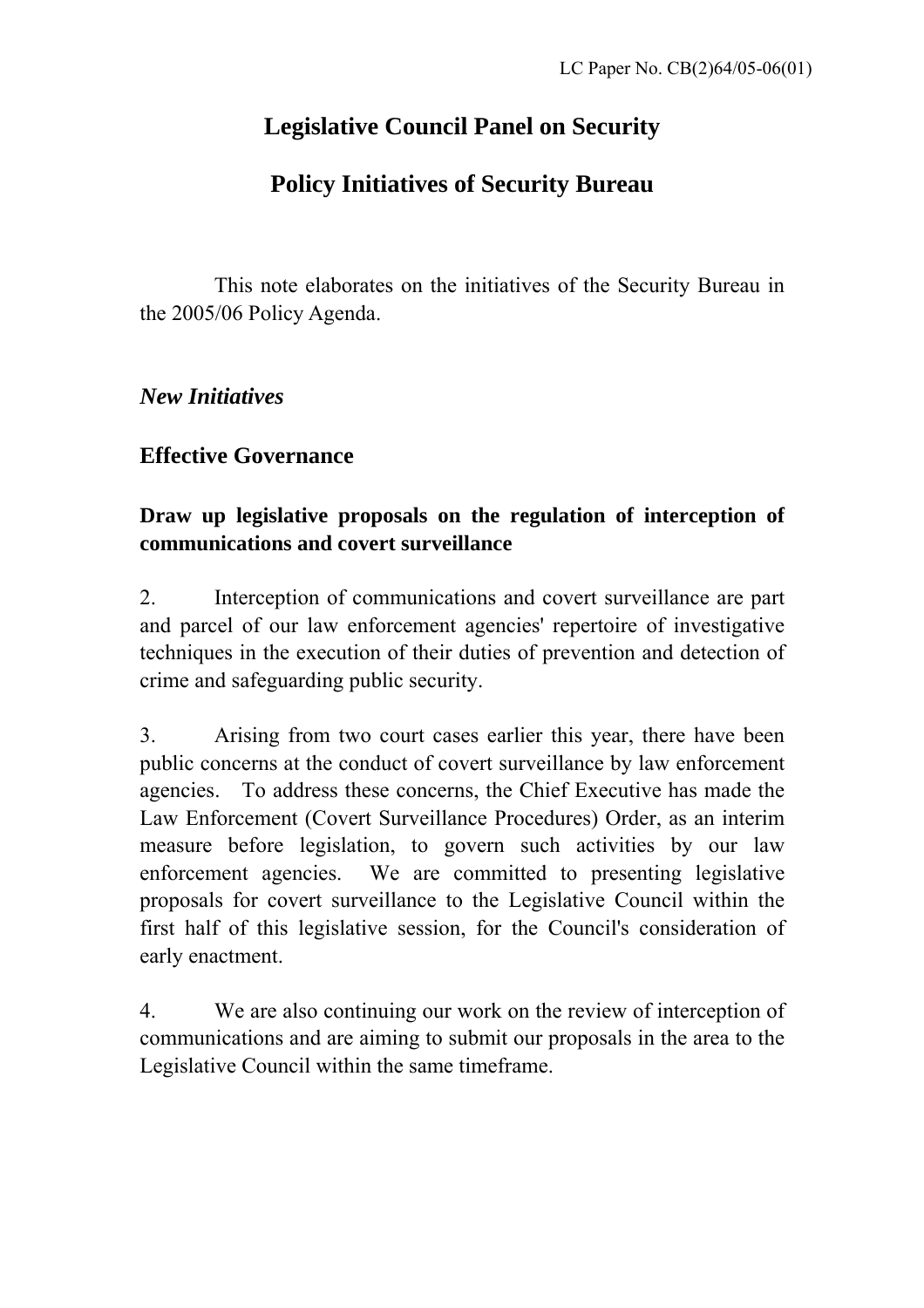# **Caring and Just Society**

# **Study the feasibility of long-term options for better meeting demands for emergency ambulance service (EAS)**

5. We are looking into possible options for better meeting demands for EAS, which have been on the rise in recent years. We have been studying demand management measures which may help to ensure that EAS are more targeted at persons in genuine need of such services, such as stepping up publicity to promote the appropriate use of EAS, and the feasibility of adopting a medical priority dispatch system.

6. We having also been reviewing modes of service delivery to ensure that EAS resources are put to better use. For example, we have ceased the use of EAS to convey patients to their preferred destinations. At the same time, we will continue to consider additional resources for EAS, in the context of the preparation of the 2006/07 Estimates.

# *Ongoing Initiatives*

# **Effective Governance**

**Continuing discussions with the Mainland and other jurisdictions on bilateral co-operation relating to Mutual Legal Assistance in Criminal Matters (MLA), Surrender of Fugitive Offenders (SFO) and Transfer of Sentenced Persons (TSP)** 

7. Hong Kong is committed to international cooperation in combating serious crimes. We have been extending our network of bilateral agreements with other jurisdictions on MLA, SFO and TSP. To date, Hong Kong has signed 19 agreements on MLA, 14 agreements on SFO and 8 agreements on TSP with other jurisdictions.

8. We signed MLA Agreements with Poland and Israel respectively and an SFO Agreement with Finland in mid 2005. We are preparing the necessary subsidiary legislation to implement these three Agreements. The TSP Arrangement with the Macau Special Administrative Region was signed on 20 May 2005, whereas the Transfer of Sentenced Persons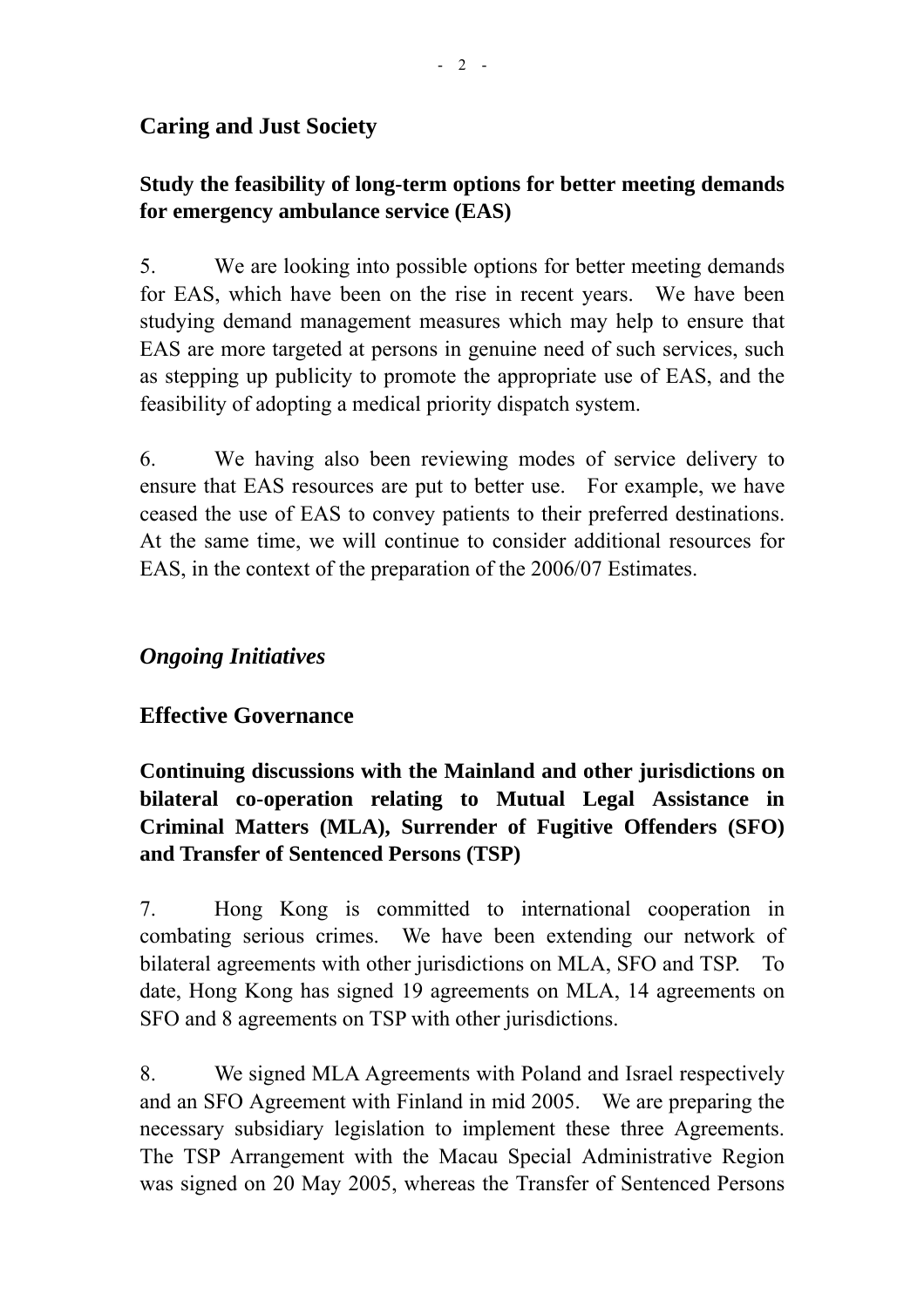(Amendment) (Macau) Bill was passed by the Legislative Council on 29 June 2005, and will come into operation on 1 December 2005.

9. We are working on the setting up of rendition and TSP arrangements between Hong Kong and the Mainland. We will proceed carefully and will take full account of the significant differences between the legal systems of the two places and the complexities of the issues involved in the process.

#### **Taking active steps to introduce a new type of passport featuring biometric capability in 2006-07 to tie in with the first tide of applications for renewal of HKSAR passport valid for 10 years from July 1997**

10. In order to enhance the security of the HKSAR passport and to safeguard the travel convenience enjoyed by its holders, we plan to introduce a new type of passport (biometric HKSAR passport) embedded with a contactless integrated circuit chip. The chip contains the facial image of the passport holder as the biometric identifier pursuant to the standards specified by the International Civil Aviation Organization.

11. The Finance Committee has approved the commitment of funds for the project and the tendering exercise is underway. We plan to introduce biometric HKSAR passports in early 2007 to tie in with the first tide of applications for renewal of HKSAR passports issued in 1997.

#### **Taking steps to implement a facial recognition system to facilitate the verification of identity of suspect visa applicants and arriving passengers**

12. The Immigration Department launched in early December 2004 a pilot Facial Recognition System to facilitate the verification of the identity of doubtful visitors. The pilot System has proved to be effective in identifying persons who attempted to circumvent immigration control by using different identities. In light of the positive results, the Immigration Department is planning a full-scale implementation by installing such a system at control points and visa offices, which will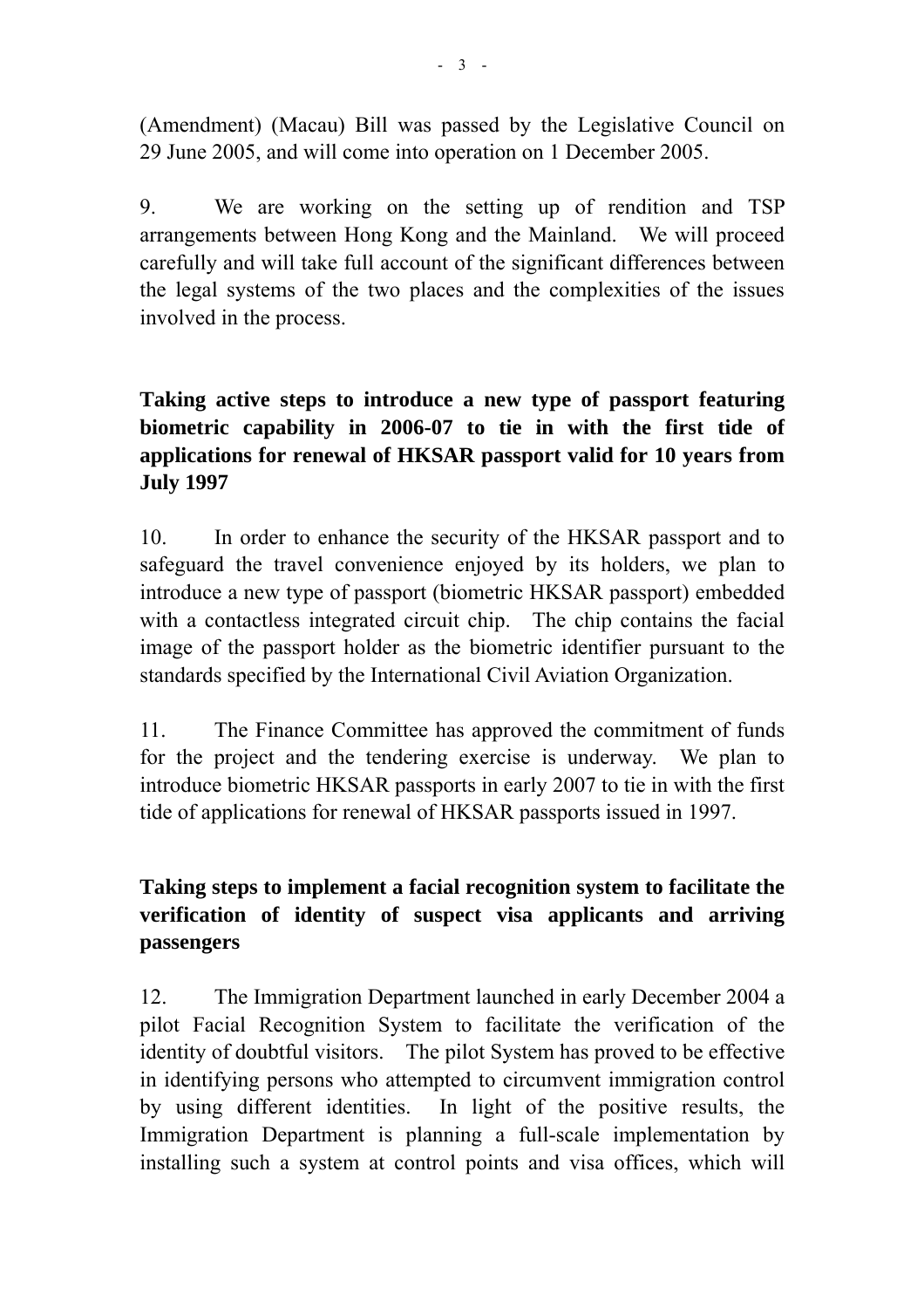facilitate the verification of suspect visa applicants and arriving passengers.

**Putting into effect, through legislation and other means, the recommendations of the Financial Action Task Force on Money Laundering to further enhance our anti-money laundering and counter-terrorist financing regime** 

13. Hong Kong is committed to fulfilling our international obligations in the fight against terrorism. We are closely monitoring international developments and will continue to cooperate with the international community in countering terrorism.

14. We have been in consultation with the non-financial businesses and professions<sup>[1](#page-3-0)</sup> which are designated in the Financial Action Task Force (FATF) recommendations to join in the fight against money laundering and terrorist financing; the majority of initial responses have been positive.

15. We will also implement those recommendations that do not require legislative amendments by issuing administrative guidelines to the financial institutions. So far, the Hong Kong Monetary Authority and the Office of the Commissioner of Insurance have issued guidelines reflecting the amended FATF standards, while the Securities and Futures Commission has finalised its revised guidelines based on comments it received from a public consultation exercise and will issue the guidelines shortly.

16. As regards those recommendations which need to be put in place through new legislation, we are studying the legislative amendments required. We plan to consult the Panel on Security on the proposed amendments during the second half of 2006.

<span id="page-3-0"></span> $\overline{a}$ 1 These include : casinos (since there are no casinos in Hong Kong, no consultation is required), dealers in precious metals and stones, real estate agents, company and trust service providers, lawyers and accountants.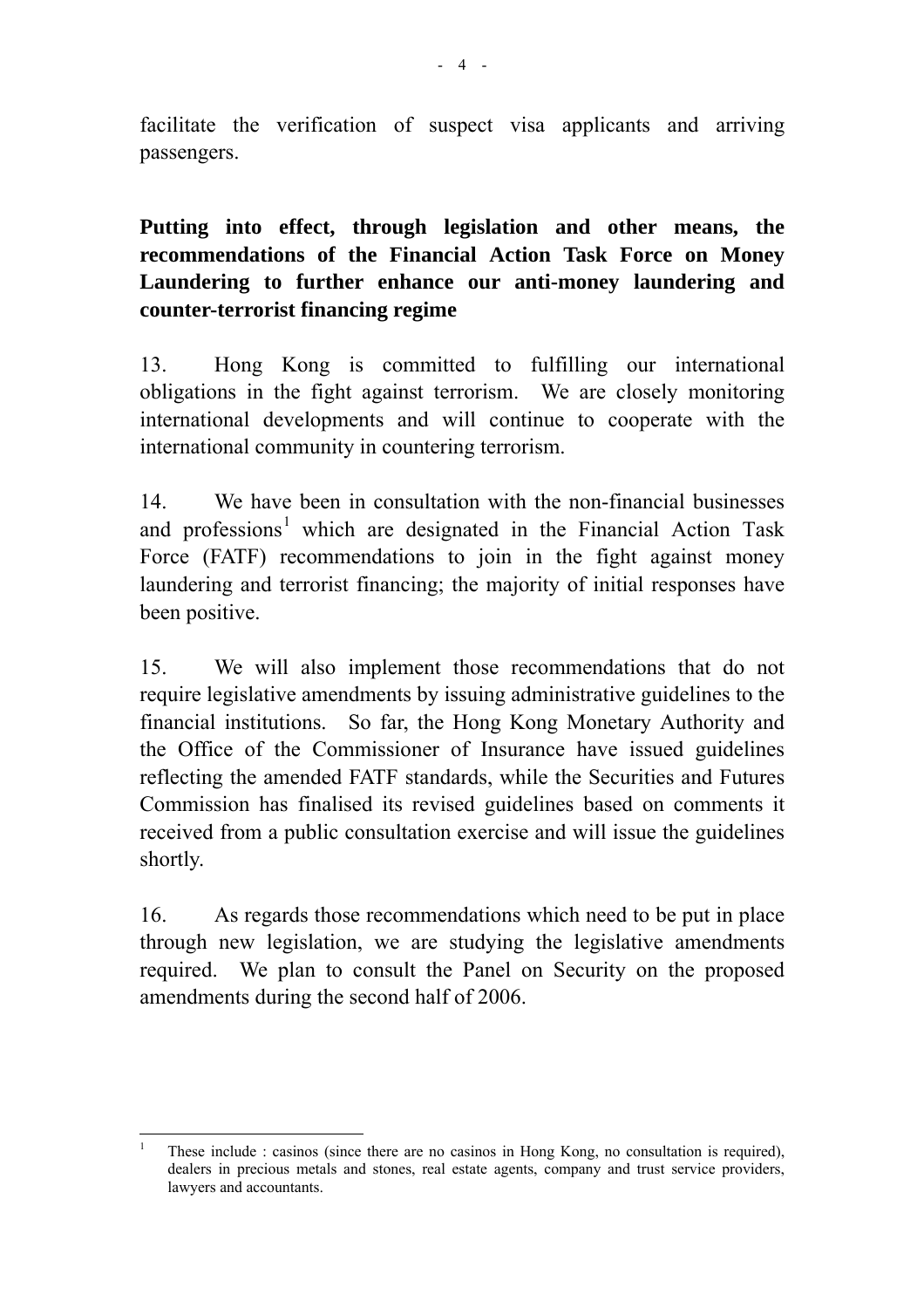#### **Continuing to ensure that our legislative regime for combating terrorism is current and meets the need of changing circumstances**

17. We are finalizing the required subsidiary legislation to give effect to the requirements in respect of extradition and provision of mutual legal assistance under the relevant international conventions against terrorism. We are also taking steps to bring the United Nations (Anti-Terrorism Measures) (Amendment) Ordinance 2004 into full operation. We will consult the Panel on Security in due course.

#### **Continuing to seek long-term solutions to address the problems of overcrowding and outdated facilities in our penal institutions**

18. In October 2004, we decided to shelve the Hei Ling Chau prison development proposal, in view of objection from sectors of the community and call for the Administration to explore alternative development plans to address the problems of prison overcrowding and outdated penal facilities.

19. We now propose to redevelop the Lo Wu Correctional Institution to provide penal facilities for some 1 400 prisoners by end 2009. We will submit to the Panel on Security details of the proposal before commencing public consultation.

20. In parallel we have been looking at other development options. For example, conversion works at the Chi Sun Correctional Institution at Chi Ma Wan, scheduled for completion by end 2005, will add 96 penal places for female inmates. The new Lai Chi Kok Correctional Institution, which will commence operation in the first quarter of 2006, will provide some 200 additional penal places.

# **Issuing the Smart ID card in phases starting from mid-2003 to enhance security, facilitate boundary crossing, and provide other value-added services**

21. A territory-wide replacement exercise commenced on 18 August 2003, under which Hong Kong residents replace their old identity cards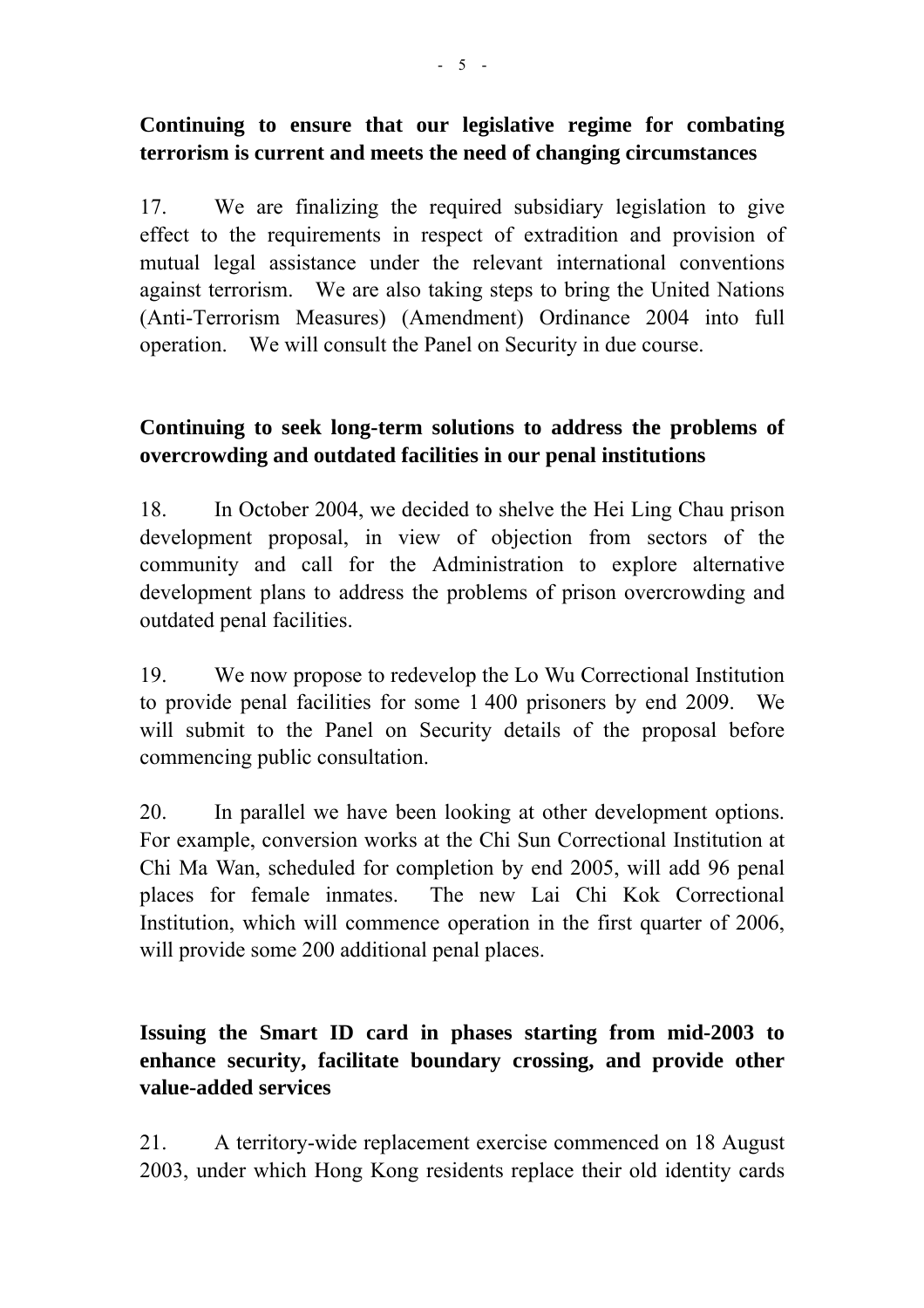by age groups. To date, the Secretary for Security has by orders directed certain categories of persons including Hong Kong residents born in 1943 to 1985 to apply for new identity cards. As at the end of August 2005, 2.85 million residents were issued with new identity cards under the replacement exercise.

22. The use of smart ID card and fingerprint recognition technologies has enabled the Immigration Department to introduce Automated Passenger and Automated Vehicle Clearance systems in phases since end 2004.

#### **Providing a legal basis for the existing police complaints system by making the Independent Police Complaints Council a statutory body**

23. We have been actively working on the proposal to provide a legal basis for the existing police complaints system by making the Independent Police Complaints Council (IPCC) a statutory body. The composition, functions and powers of the IPCC will be specified in law.

24. Under the proposal, all investigations conducted by Complaints Against Police Office (CAPO) of the Police Force will be reviewed and monitored by an independent statutory body (i.e. IPCC). The IPCC will be able to exercise statutory powers to interview witnesses, complainants and complainees in connection with its review of CAPO investigations; conduct scheduled and surprise visits to observe CAPO investigations; and require CAPO to re-investigate any complaint.

#### **Vibrant Economy**

**Pursuing a series of measures to facilitate the movement of people and goods across the boundary including the establishment of a new boundary control point on the Hong Kong-Shenzhen Western Corridor and installation of automated passenger and vehicle clearance systems** 

25. The Government will continue to facilitate the movement of people and goods across the boundary through various measures, such as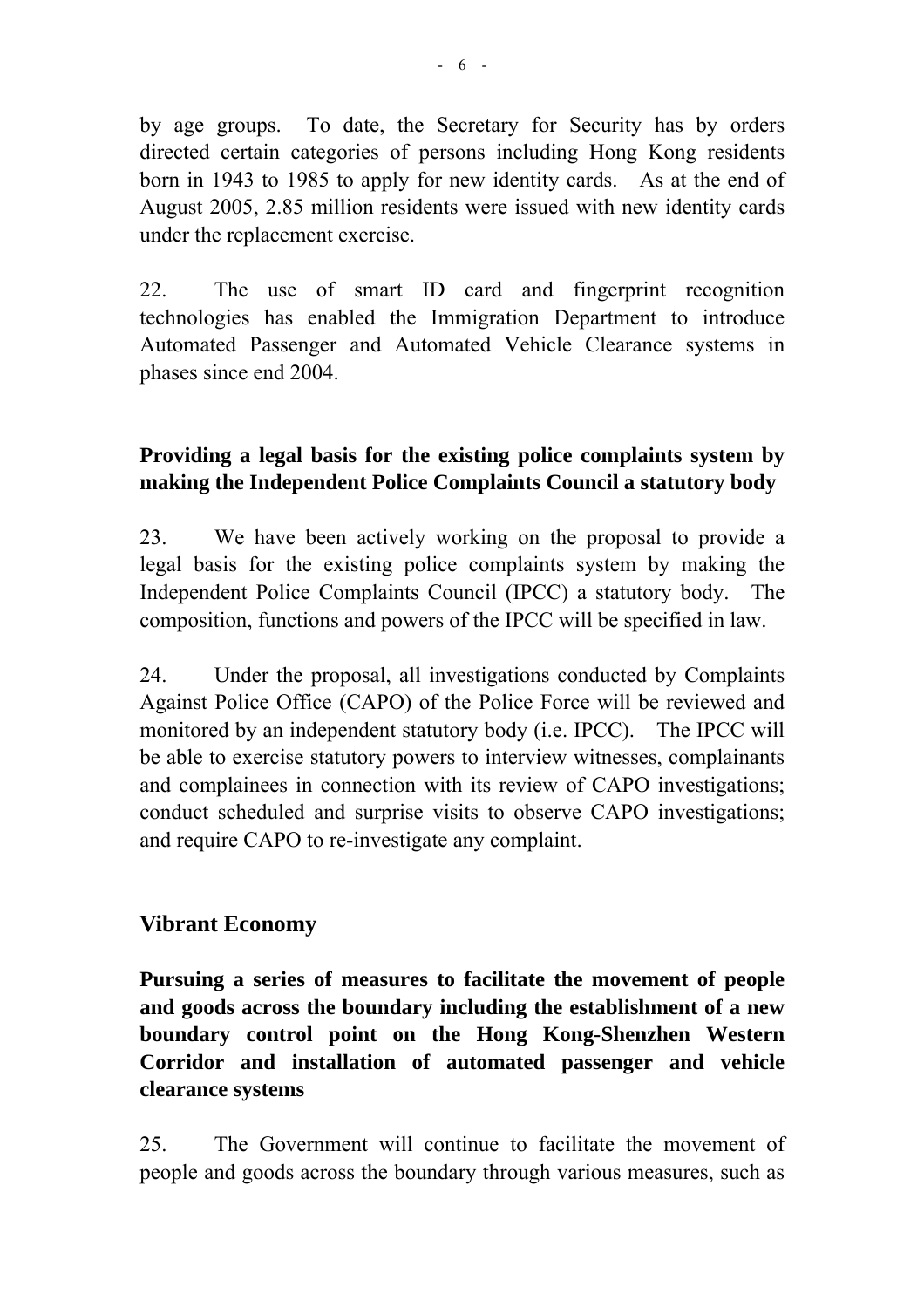flexible deployment of staff, streamlining of procedures, use of new technologies and the establishment of a new control point for the Hong Kong-Shenzhen Western Corridor.

26. We will endeavour to ensure the timely completion of the new control point for the Hong Kong-Shenzhen Western Corridor by end 2006. In the meantime, we will press ahead with other related work, including preparation of the Hong Kong Port Areas Bill to underpin the "co-location" arrangement to be implemented at the new control point.

27. In order to enhance immigration clearance efficiency, we aim to install around 270 Automated Passenger Clearance channels (e-Channels) at our control points by mid-2006. So far, the Immigration Department has installed a total of 32 e-Channels at the Lo Wu control point, Macau Ferry Terminal and China Ferry Terminal to enable Hong Kong permanent residents aged 11 or above holding smart ID cards to perform self-service immigration clearance. We plan to extend e-Channels to non-permanent residents holding smart ID cards at end 2005 and to frequent visitors holding travel passes in early 2006.

28. The Immigration Department has already rolled out 4 Automated Vehicular Clearance (AVC) kiosks at the Lok Ma Chau control point. Another 42 AVC kiosks will be rolled out at the Lok Ma Chau, Man Kam To and Sha Tau Kok control points in the coming months to facilitate movement of cross-boundary vehicles.

# **Taking steps to facilitate private sector participation in the solemnisation of marriages and to provide greater flexibility and convenience to members of the public**

29. In order to provide more flexible marriage solemnisation services and to make use of private sector resources in providing such services, we propose to appoint eligible persons as civil celebrants of marriages ("civil celebrants"), who will be authorized by law to celebrate marriages at any time and at any place in Hong Kong other than a marriage registry or a licensed place of worship. Our proposal is to appoint solicitors and notaries public who meet specified criteria as civil celebrants at the initial stage of the scheme.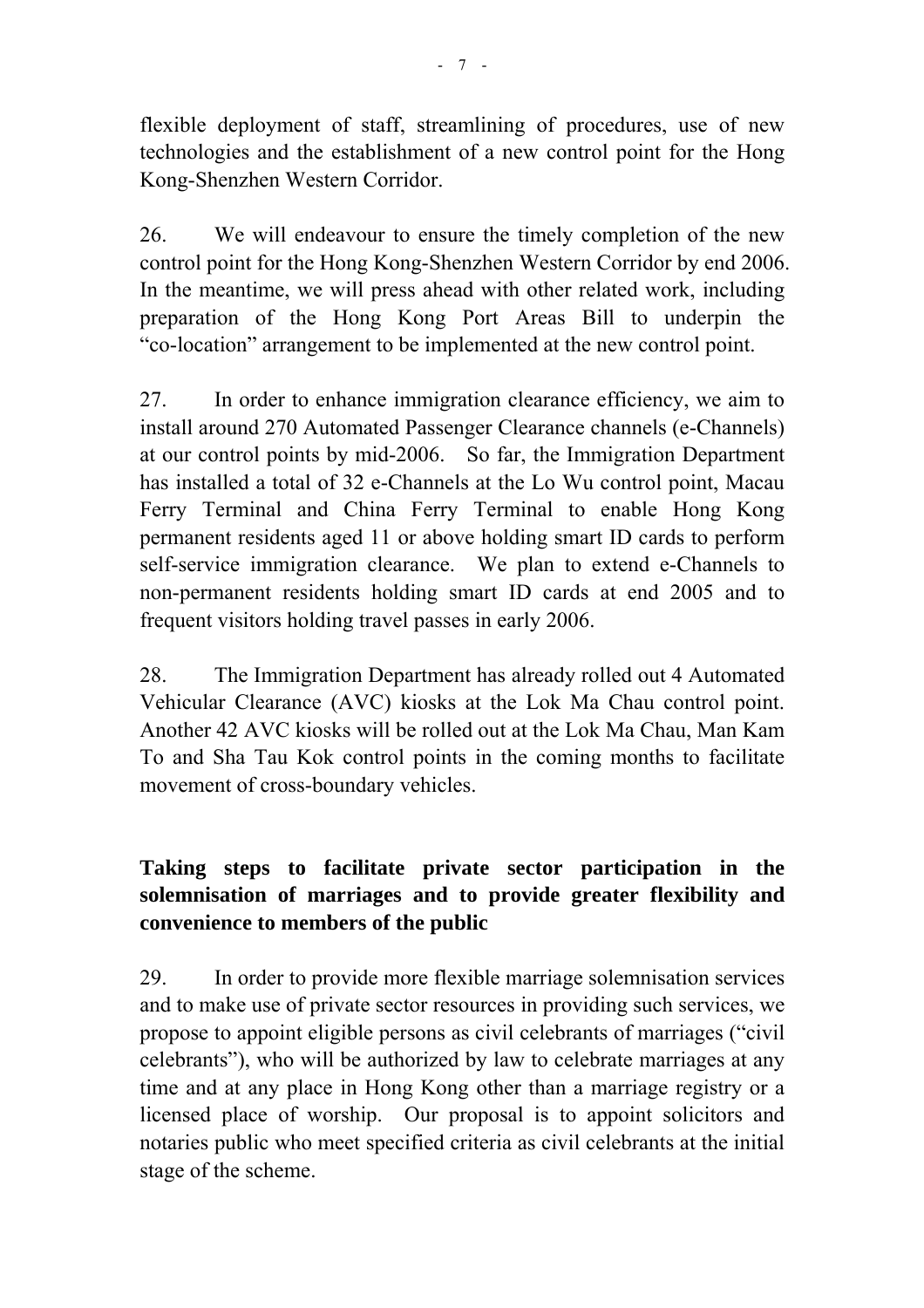30. The Marriage (Introduction of Civil Celebrants of Marriages and General Amendments) Bill, which provides for the appointment of civil celebrants and regulation of their practice, was introduced into the Legislative Council on 1 June 2005. A Bills Committee has been set up to examine the Bill.

# **Caring and Just Society**

#### **Stepping up enforcement action and publicity to combat illegal employment**

31. The Government spares no effort in combating illegal employment so as to protect job opportunities for the local workforce. We will continue to take a three-pronged approach to combat illegal employment through tackling the problem at source, ensuring effective law enforcement and stepping up publicity and education.

32. The law enforcement departments maintain close liaison and cooperation with Mainland authorities to minimize the chance of entry of doubtful visitors. Particulars of Mainland visitors found working illegally in Hong Kong are passed to Mainland authorities so that their subsequent applications to visit Hong Kong can be subject to closer scrutiny. Where the situation warrants, Mainland authorities may reject an application for a period of two to five years. Furthermore, frontline officers of Immigration Department at various control points carry out close examination to prevent persons with dubious intentions from entering Hong Kong.

33. To enhance coordination amongst various departments and take more effective actions against Mainlanders working illegally or engaging in other unlawful activities in Hong Kong, the Government established an Inter-departmental Task Force in April 2003. The Inter-departmental Task Force devises proactive and pre-emptive strategies, facilitates regular exchange of information and coordinates enforcement efforts amongst departments. The Immigration Department also established an Anti-illegal Workers Combat Squad in January 2005 responsible for conducting undercover patrol duties at black spots of illegal workers, and taking immediate actions on reports or intelligence received.